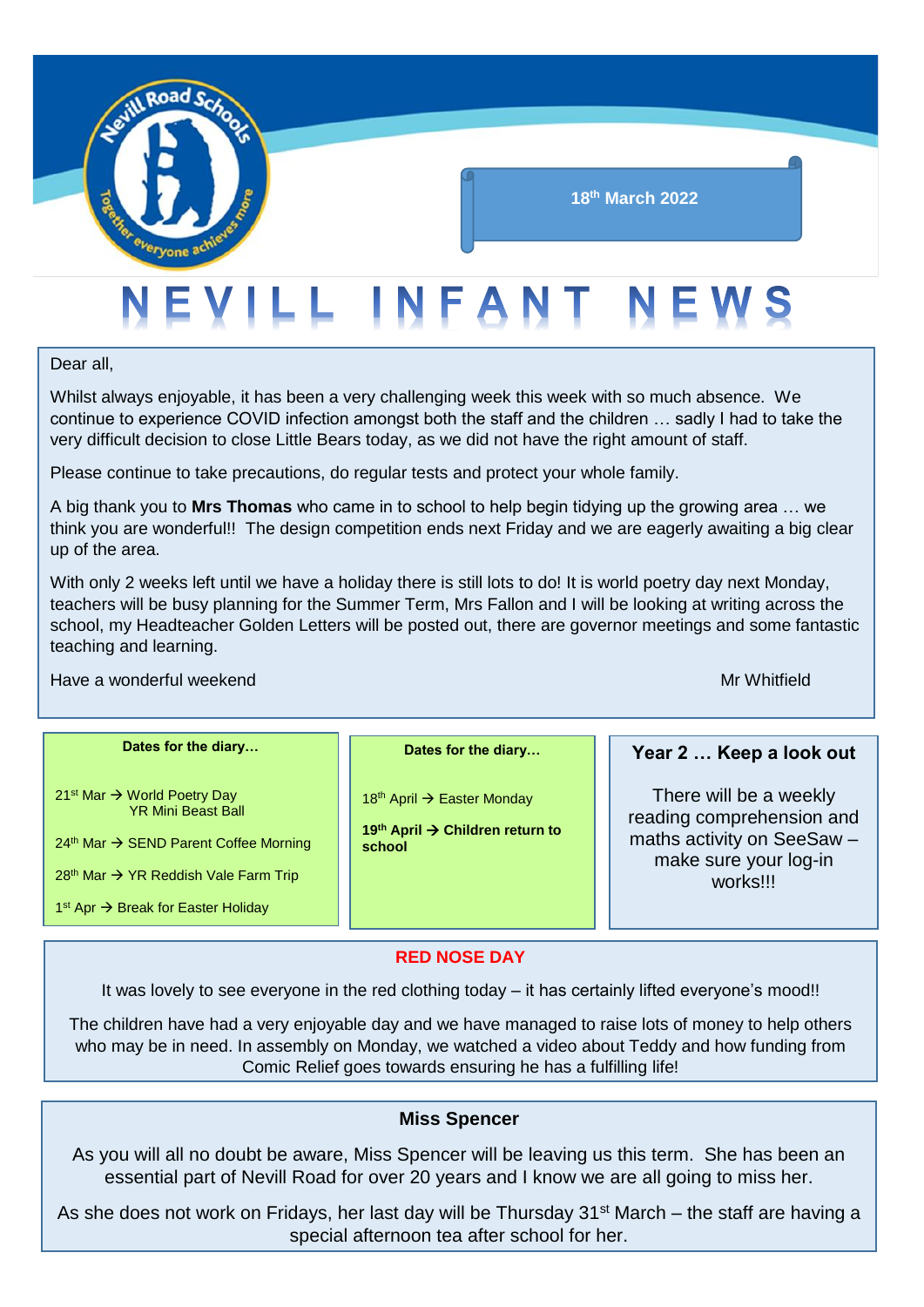

#### **18th March 2022**

#### **PARKING**

**We regularly receive messages form concerned parents about the number of cars outside the school at drop off and pick up.**

**Please only use your car if necessary**

**Please be aware of pedestrians**

**Please drive responsibly**

**Pupil Premium/Free School Meals**

**Are you eligible to apply for your child to receive Free School Meals?** 

**Check if you are entitled to apply at [www.stockport.gov.uk/free-school-meals](http://www.stockport.gov.uk/free-school-meals)**

**If you are having any issues contributing to any trips or activities please speak to us.** 

### **Make Our Garden Great Again!!**

Mrs Fallon is holding a competition to redesign our allotment and growing area in school. We would like the children to be involved in thinking creatively to design a new and improved growing area for our school. We have entered the Primary Awards for Green Education in Schools competition and are in the running for a cash prize!!

Your child has brought a form home today, please have a go and submit your entry to Mrs Fallon either via the office or via your child's class teacher. It can be drawn or done on the computer but must be returned by **Friday 25th March**.

Good Luck!

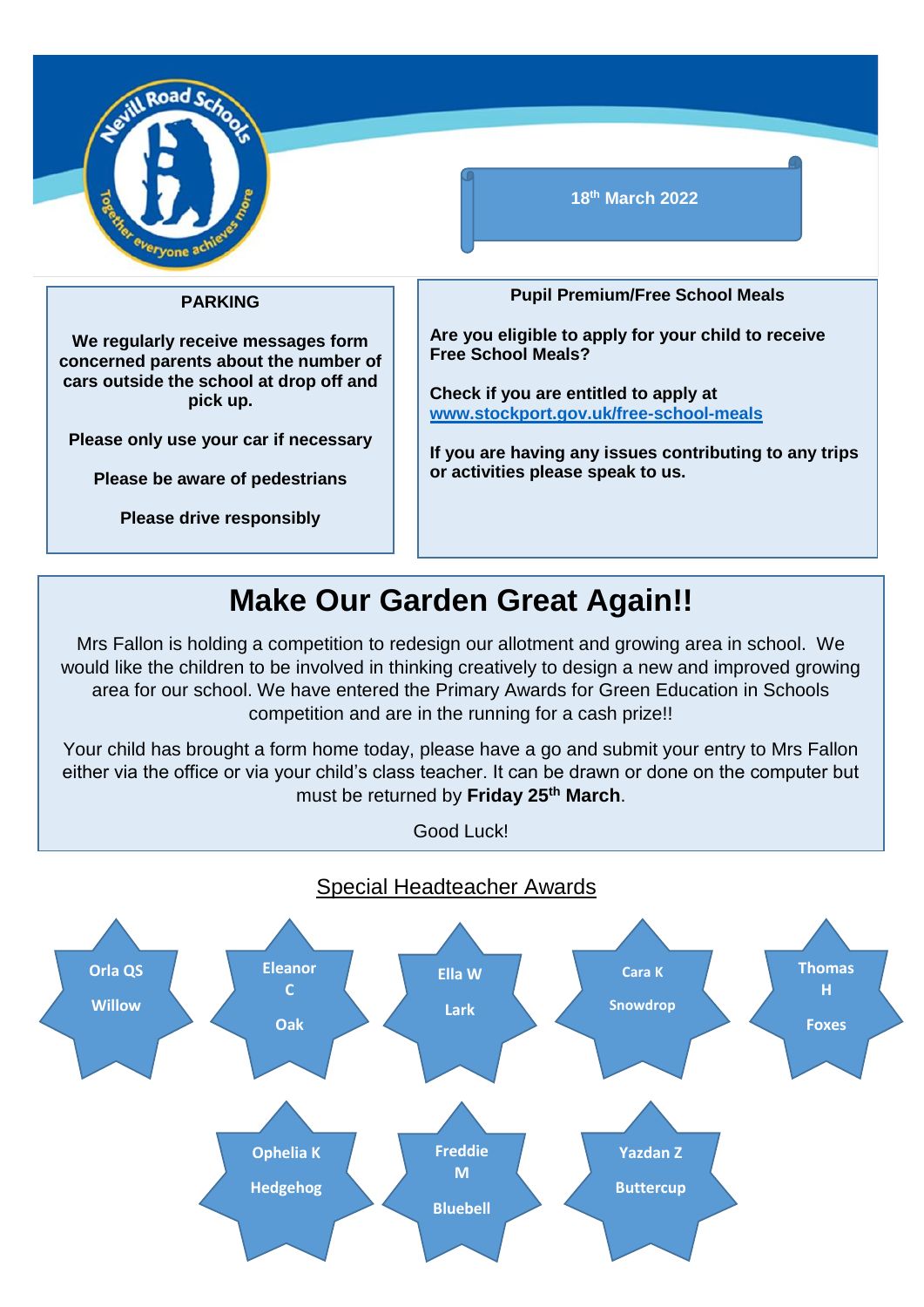

## **Chance to name our new Houses**

**If you would like to take part in the competition, write the names of your 'House' suggestion with your child's name and class. Please submit this either by paper or email to the**